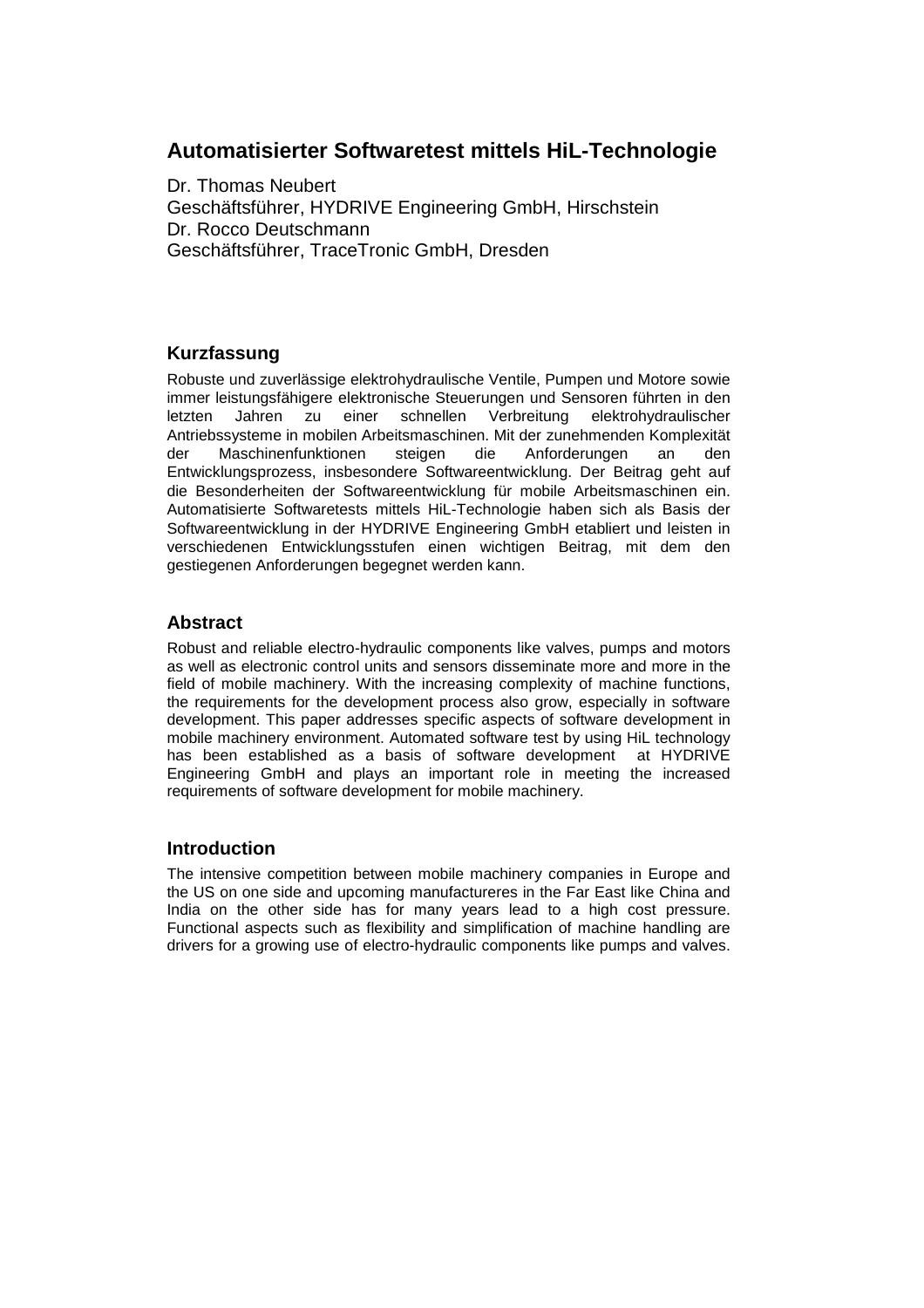The consistent application of electro-hydraulic systems allows machine manufacturers to develop new control and operating concepts and consequently to achieve cost targets of their customers.

By transferring assigned functions, e.g. synchronous movements, to the software, the number of mechanical and hydraulic components and thereby costs can be reduced. By combining simplification and standardization of hydraulic components for different machine sizes and platforms with a differentiation of machine behavior by software, further cost potential can be exploited.

Communication between electronic subsystems of engine, transmission and attachment hydraulic can develop new possibilities of higher-level functional integration, e.g. drive line controls for optimization of energy consumption /1/. Productivity can be increased significantly by combining automated control systems with completely new operating concepts such as tracking systems and blade height control systems /2/.

However, control software represents a large extent of the machine functionality and has already been established as an important part of mobile machines. Therefore, the significance of software development in mobile machinery will increase.

#### **Trends and Specifics in Mobile Machines**

Figure 1 shows the development of electronic subsystems in mobile machines. Just a few years ago, isolated applications have dominated, for instance electronically controlled power shift gears, electronically controlled engines, and electro-hydraulic valves and pumps directly controlled by joysticks with PWM outputs. Software functionality was limited to the components itself and therefore less complex. Software was located mainly inside component controllers.

Today, those components are controlled by one or more machine control units, to reduce fuel consumption by drive train management or to control assigned machine functions related to their priority and power demand. The machine operator can reconfigure machine functions and select an assigned machine behavior via colored touch screens, where he can receive monitoring or error messages of the machine. By introducting a central control unit, software complexity has been significantly increased. Because of their huge number of interactions, the communication between central control unit and component microcontrollers is a further driving force for software development efforts.

In future, a tigther cross-linking of data and functions for driver assistance systems is expected to further increase productivity and safety of mobile machines (see Figure 1).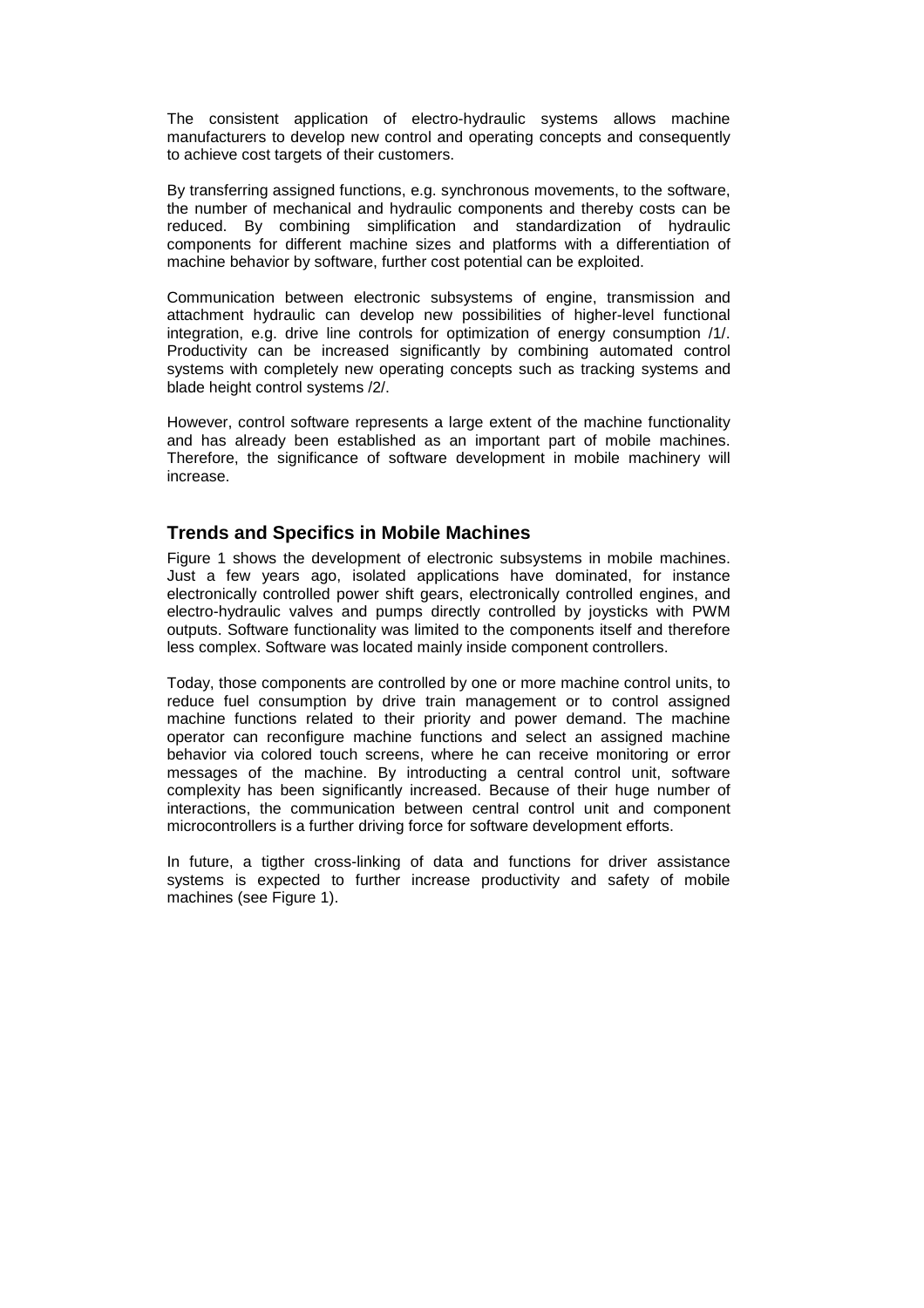

Figure 1: Development of electronic systems in mobile machines

The development of electronic systems in mobile machines and their growing functional complexity require the use and adaption of software development processes like automated software testing, which is already used in the car industry. Important reasons for that are the ratio between the array of existing products and available development resources as well as the specific operating conditions of mobile machines.

In a mobile machine, software has the same tasks as in a state-of-the-art car, for instance automotive control, gearbox control, engine control, and control of modern convenience functions. Additionally, there is an interaction between all these controls and the electro-hydraulic attachment control. The following specifics of software development for mobile machines indicate differences to those of car industry or stationary machinery:

- **Operator guidance with open loop control.** By definition, the attachment is controlled in open loop. But in reality, the operator has a clear anticipation of how the machine should behave. It depends on hydaulic system structure and drive dimensioning. Operators don't accept modified machine behaviors, e.g. changes due to a system for lower energy consumption. The manifold operation possibilities available to the operator, e.g. steering wheel, pedals, transmission lever, joysticks, and switches, lead to a high input complexity that has to be considered in software design.
- **Safety humans in workspace.** Many machines like cranes, excavators or tractors are used together with workers outside. There is no possibility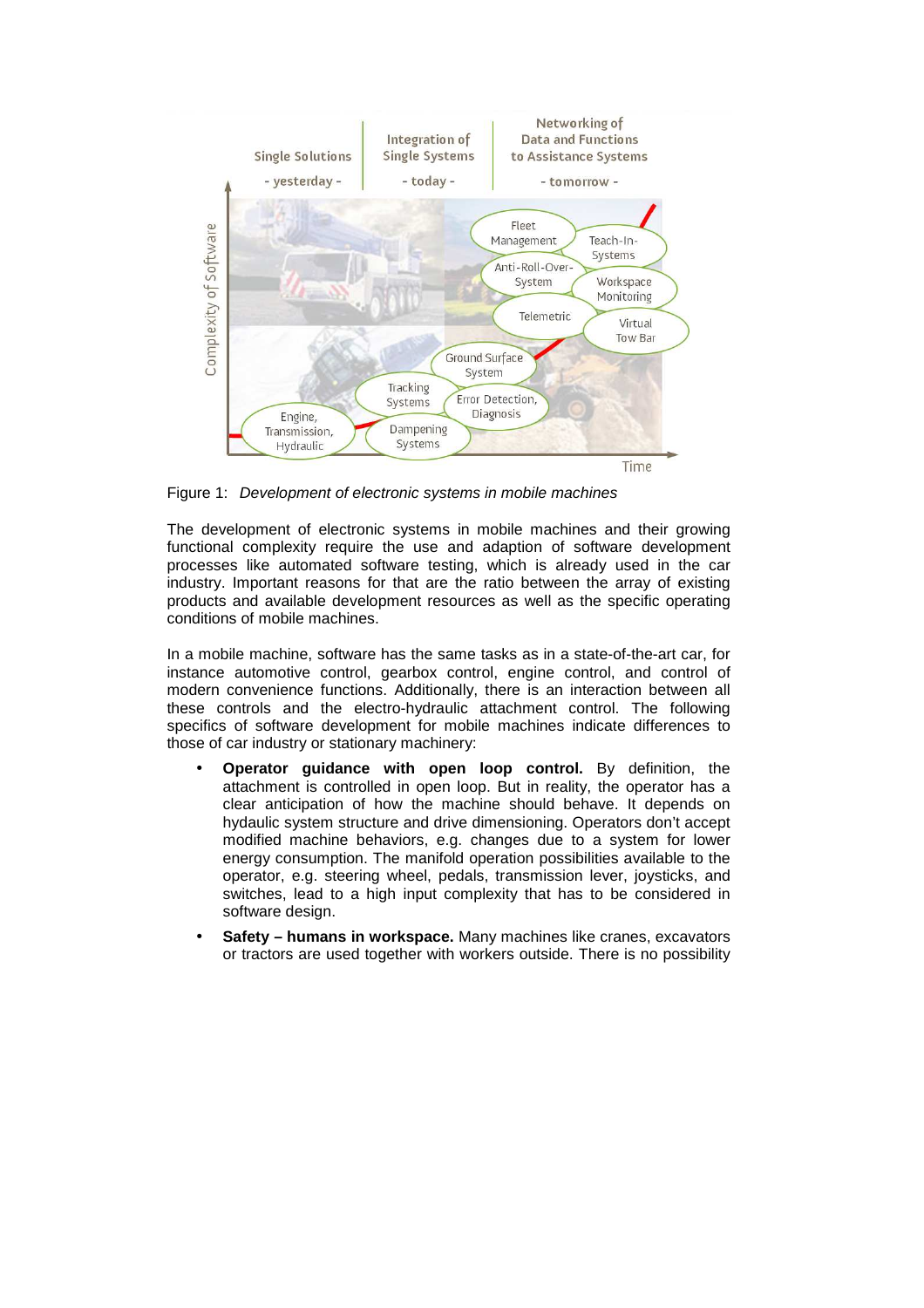to protect humans in the workspace. Therefore, the high safety requirements given by law have to be observed.

- **Quantities.** The quantities of mobile machines amount about 100 to 150 per year, which is much less than in the car industry but much more than in stationary machinery.
- **Equipment options diversity.** To meet the wide range of application scenarios customers have, a plurality of attachment options is offered. For example, an excavator can be used for a crane application with a specific attachment and grab as well as for a digging on a lower carriage for railway application.

## **Software Development in Mobile Machines**

Coming from the state of the art of software development in mobile machines, new processes have to address the following requirements:

- High level of maturity in prototype phase
- Robustness with respect to working conditions and operator handling
- Verification of required safety level
- Fast reuse of development results
- Easy handling of software development processes, methods and tools

## **Cooperative Research Activity**

Within the scope of a cooperative research activity, the companies TraceTronic, ITI und HYDRIVE Engineering are developing a test and validation framework for mobile machines industry, supported by European Regional Development Fund (ERDF). TraceTronic offers powerful software products such as ECU-TEST for test automation of electronic control unit software and TRACE-CHECK for the automated analysis of measured data. ITI provides the simulation tool SimulationX for modeling multi-domain systems. HYDRIVE Engineering develops drive lines and drive components for stationary machinery and self-propelled working machines as well as control software used for drives.

## **Automated Software Testing Approach**

The most important part of any software development is the coding itself. HYDRIVE Engineering uses automated code generation based on MATLAB/Simulink, which is not the focus of this paper. Another important part, however, is test and validation in all phases of software development.

Figure 2: gives an overview of automated software testing by using HiL technology. The basis of each test is a real-time simulation model of the vehicle